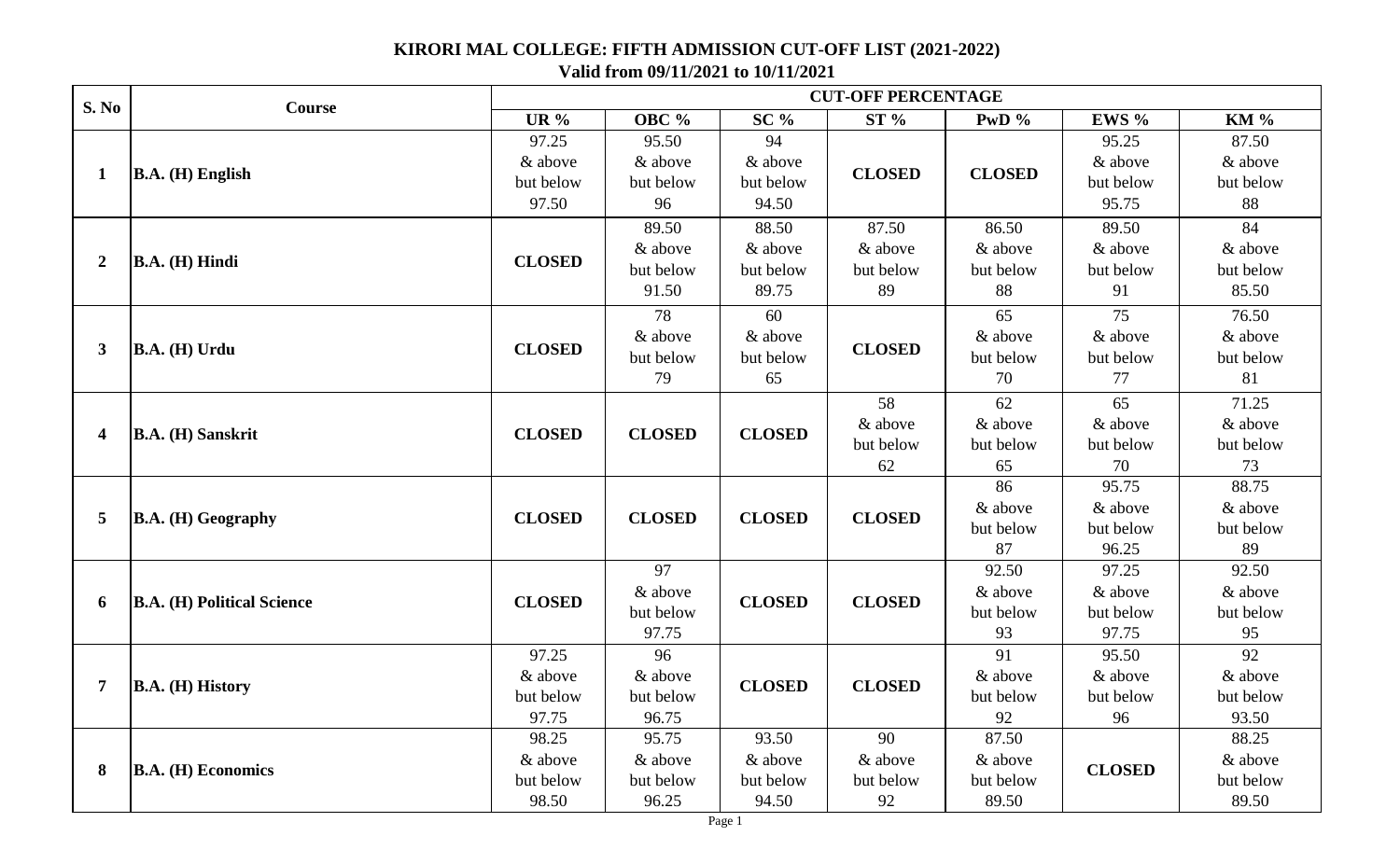| 9         | B. Com. (H)                                                                                  |               | 96.25         | 93.25         | 85              | 79              | <b>CLOSED</b> | 88.50           |
|-----------|----------------------------------------------------------------------------------------------|---------------|---------------|---------------|-----------------|-----------------|---------------|-----------------|
|           |                                                                                              |               | & above       | & above       | & above         | & above         |               | & above         |
|           |                                                                                              | <b>CLOSED</b> | but below     | but below     | but below       | but below       |               | but below       |
|           |                                                                                              |               | 96.50         | 93.50         | 90              | 80              |               | 90              |
|           |                                                                                              |               | 97.50         | 94            | 92.50           | 85.50           | 97.25         | 91              |
| <b>10</b> | <b>B.Com.</b>                                                                                | <b>CLOSED</b> | & above       | & above       | & above         | & above         | & above       | & above         |
|           |                                                                                              |               | but below     | but below     | but below       | but below       | but below     | but below       |
|           |                                                                                              |               | 98            | 95            | 92.75           | 87              | 97.50         | 91.50           |
|           |                                                                                              |               | 92.66         | 85.33         | 74.33           | 73              | 93            | 85.33           |
|           | <b>B.Sc. (Prog.) Physical Science with</b><br><b>Chemistry</b>                               | <b>CLOSED</b> | & above       | & above       | & above         | & above         | & above       | & above         |
| 11        |                                                                                              |               | but below     | but below     | but below       | but below       | but below     | but below       |
|           |                                                                                              |               | 93.66         | 87.33         | 77              | 76              | 94            | 86              |
|           | <b>B.Sc. (Prog.) Physical Science with</b><br>Computer                                       | 95.66         | 94            | 91.66         | 81              | 85              | 95            | 86              |
| 12        |                                                                                              | & above       | & above       | & above       | & above         | & above         | & above       | & above         |
|           |                                                                                              | but below     | but below     | but below     | but below       | but below       | but below     | but below       |
|           |                                                                                              | 96.33         | 95            | 92            | 83              | 86.33           | 95.33         | 87              |
|           | <b>B.Sc. (Prog.) Life Science</b>                                                            | <b>CLOSED</b> |               |               | 79              | 75              | 92            | $\overline{86}$ |
| 13        |                                                                                              |               | <b>CLOSED</b> | <b>CLOSED</b> | & above         | & above         | & above       | & above         |
|           |                                                                                              |               |               |               | but below 81    | but below       | but below     | but below       |
|           |                                                                                              |               |               |               |                 | 79              | 93            | 88              |
|           | <b>B.Sc. (Prog.) Applied Physical Science with</b><br><b>Analytical methods in Chemistry</b> |               | 89.33         |               | $\overline{72}$ | $\overline{75}$ | 92.66         | 84              |
|           |                                                                                              |               | & above       |               | & above         | & above         | & above       | & above         |
| 14        |                                                                                              | <b>CLOSED</b> | but below     | <b>CLOSED</b> | but below       | but below       | but below     | but below       |
|           |                                                                                              |               | 90            |               | 74              | 77              | 93            | 85              |
|           |                                                                                              |               |               |               |                 |                 |               |                 |
|           | <b>B.Sc. (H) Physics</b>                                                                     | 97            | 95.33         | 91.66         | 81              | 76              | 95.33         | 87.33           |
| 15        |                                                                                              | & above       | & above       | & above       | & above         | & above         | & above       | & above         |
|           |                                                                                              | but below     | but below     | but below     | but below       | but below       | but below     | but below       |
|           |                                                                                              | 97.33         | 96            | 92            | 85              | 80              | 96            | 88              |
|           |                                                                                              | 95            | 94            | 86.66         | 75              | 75              | 93.66         | 86              |
| <b>16</b> | <b>B.Sc. (H) Chemistry</b>                                                                   | & above       | & above       | & above       | & above         | & above         | & above       | & above         |
|           |                                                                                              | but below     | but below     | but below     | but below       | but below       | but below     | but below       |
|           |                                                                                              | 96            | 95.33         | 88.33         | 78              | 78              | 95.33         | 87              |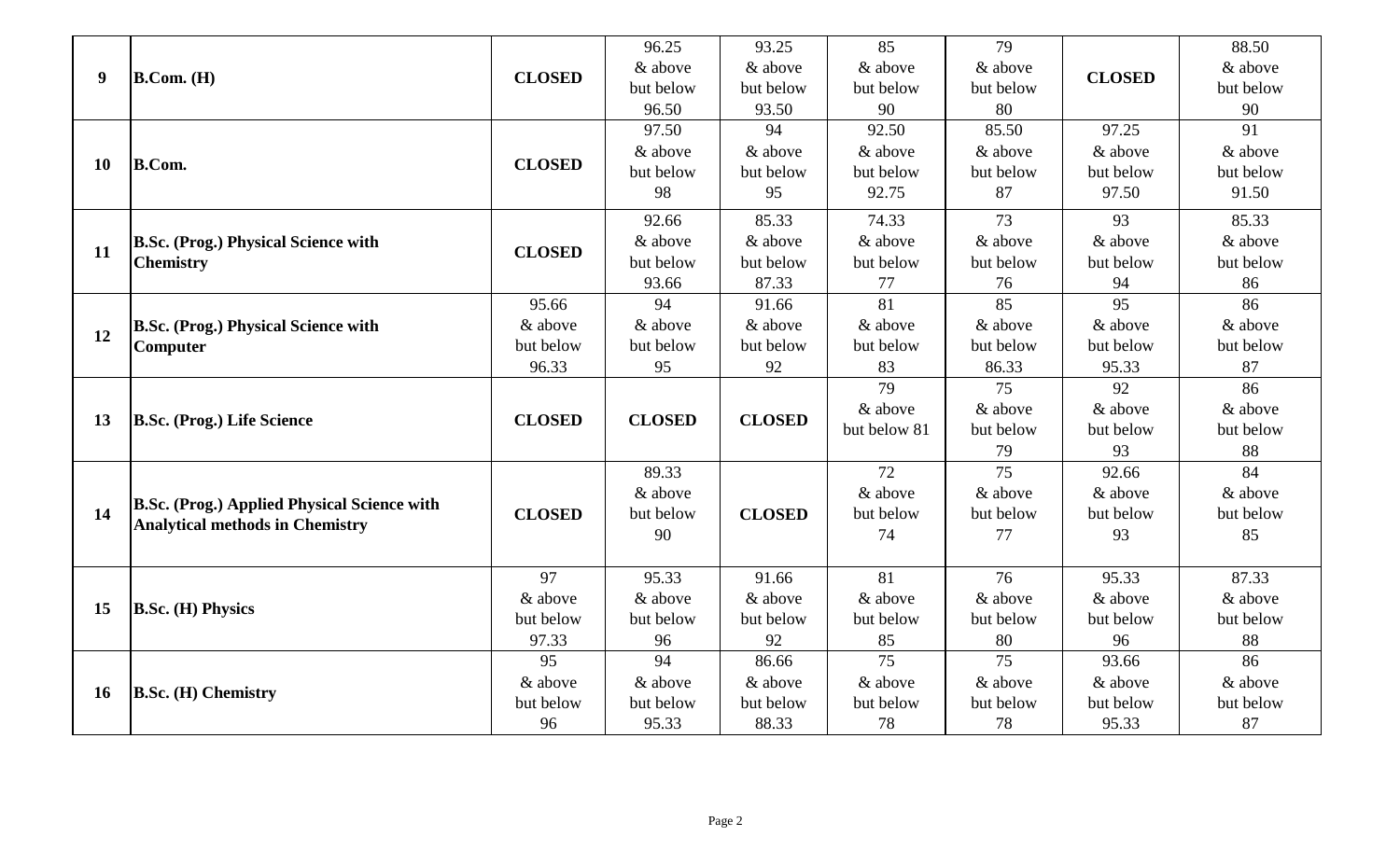| 17        | $B.Sc.$ (H) Botany                                  |               | 93            | 88            | 86            | 83            | 92.33         | 89            |
|-----------|-----------------------------------------------------|---------------|---------------|---------------|---------------|---------------|---------------|---------------|
|           |                                                     | <b>CLOSED</b> | & above       | & above       | & above       | & above       | & above       | & above       |
|           |                                                     |               | but below     | but below     | but below     | but below     | but below     | but below     |
|           |                                                     |               | 93.33         | 89            | 88            | 84            | 93            | 90            |
|           | $\mathbf{B}.\mathbf{Sc}$ . (H) Zoology              | <b>CLOSED</b> | <b>CLOSED</b> | <b>CLOSED</b> | 86.33         | 86            | 93.66         | 90            |
|           |                                                     |               |               |               | & above       | & above       | & above       | & above       |
| 18        |                                                     |               |               |               | but below     | but below     | but below     | but below     |
|           |                                                     |               |               |               | 87.33         | 88            | 94.33         | 92            |
|           | <b>B.Sc. (H) Statistics</b>                         |               | 95.75         | 94.50         | 91.50         | 90            | 96.75         | 91            |
|           |                                                     | <b>CLOSED</b> | & above       | & above       | & above       | & above       | & above       | & above       |
| 19        |                                                     |               | but below     | but below     | but below     | but below     | but below     | but below     |
|           |                                                     |               | 96.25         | 95            | 93            | 92            | 97.25         | 93            |
|           | <b>B.Sc. (H) Mathematics</b>                        | 97.75         | 96            | 94            | 93            | 87            | 96            | 88            |
| <b>20</b> |                                                     | & above       | & above       | & above       | & above       | & above       | & above       | & above       |
|           |                                                     | but below     | but below     | but below     | but below     | but below     | but below     | but below     |
|           |                                                     | 98.75         | 97            | 95            | 94            | 89            | 97            | 90            |
| 21        |                                                     | 98.75         |               | 96            | 95.25         | 95            | 98            | 93            |
|           | <b>B.A.</b> [Programme] Political Sciecne & History | & above       | <b>CLOSED</b> | & above       | & above       | & above       | & above       | & above       |
|           |                                                     | but below     |               | but below     | but below     | but below     | but below     | but below     |
|           |                                                     | 99            |               | 96.50         | 95.75         | 96            | 98.25         | 94            |
|           |                                                     | 98.50         | <b>CLOSED</b> | 95.50         | <b>CLOSED</b> | 94            | <b>CLOSED</b> | 93            |
|           | [B.A. [Programme] Economics & Political Sciecne     | & above       |               | & above       |               | & above       |               | & above       |
|           |                                                     | but below     |               | but below     |               | but below     |               | but below     |
|           |                                                     | 98.75         |               | 95.75         |               | 95            |               | 94            |
|           | [B.A. [Programme] Political Sciecne & Philosophy    | <b>CLOSED</b> | <b>CLOSED</b> | <b>CLOSED</b> | <b>CLOSED</b> | <b>CLOSED</b> | 96            |               |
|           |                                                     |               |               |               |               |               | & above       | <b>CLOSED</b> |
|           |                                                     |               |               |               |               |               | but below     |               |
|           |                                                     |               |               |               |               |               | 97            |               |